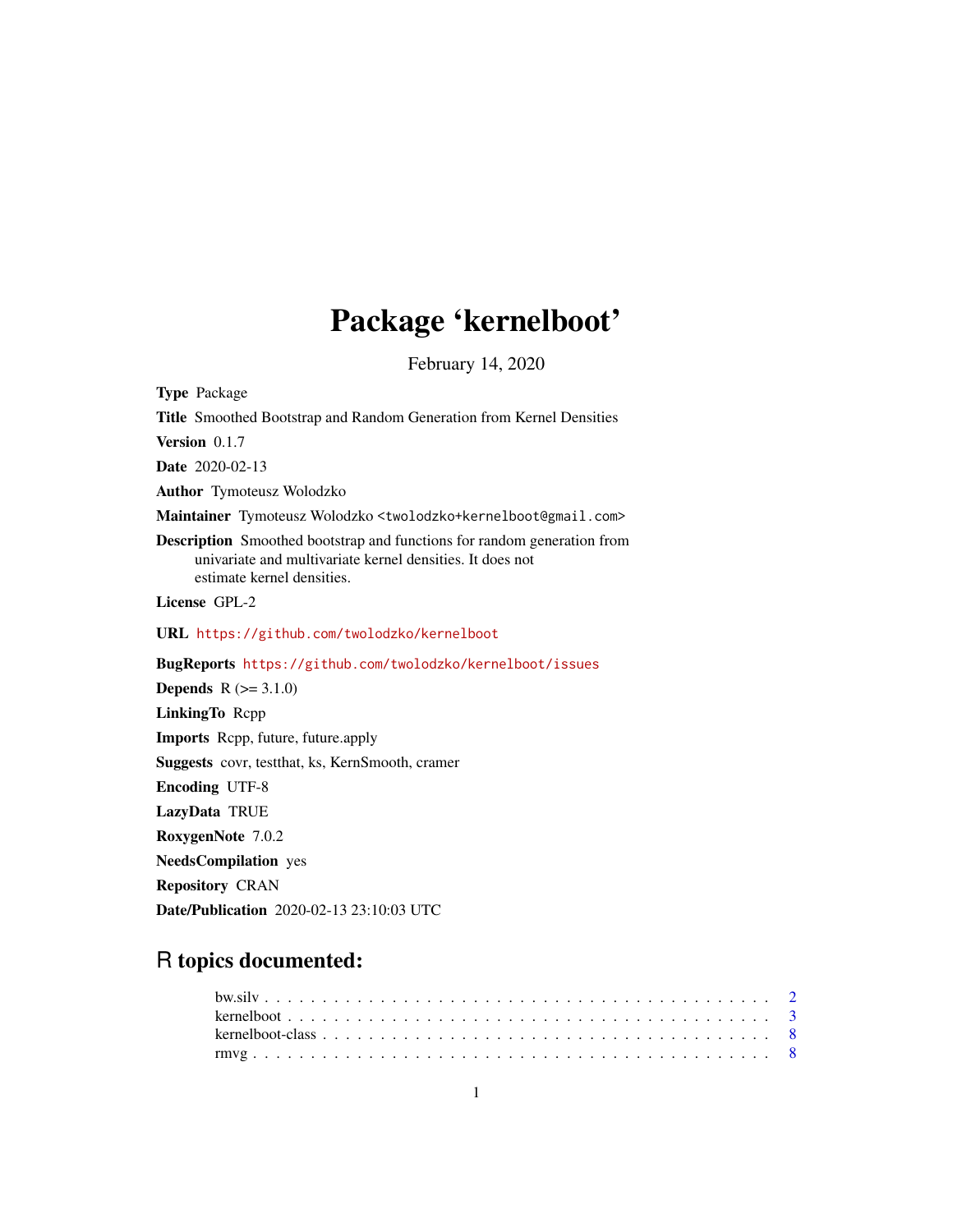#### <span id="page-1-0"></span>2 bw.silv

#### **Index** [15](#page-14-0)

<span id="page-1-1"></span>bw.silv *Bandwidth selector for multivariate kernel density estimation*

#### Description

Rule of thumb bandwidth selectors for Gaussian kernels as described by Scott (1992) and Silverman (1986).

#### Usage

 $bw.size(v, na.rm = FALSE)$ 

 $bw.scott(x, na.rm = FALSE)$ 

#### Arguments

|       | numeric matrix or data frame.                                                                         |
|-------|-------------------------------------------------------------------------------------------------------|
| na.rm | a logical value indicating whether NA values should be stripped before the com-<br>putation proceeds. |
|       |                                                                                                       |

#### Details

Scott's (1992) rule is defined as

$$
H = n^{-2/(m+4)}\hat{\Sigma}
$$

Silverman's (1986; see Chacon, Duong and Wand, 2011) rule is defined as

$$
H = \left(\frac{4}{n(m+2)}\right)^{2/(m+4)}\hat{\Sigma}
$$

where m is number of variables, n is sample size,  $\hat{\Sigma}$  is the empirical covariance matrix. The bandwidth is returned as a *covariance matrix*, so to use it for a product kernel, take square root of it's diagonal: sqrt(diag(H)).

bw.silv corresponds to Hns method with deriv.order=0 from the ks package.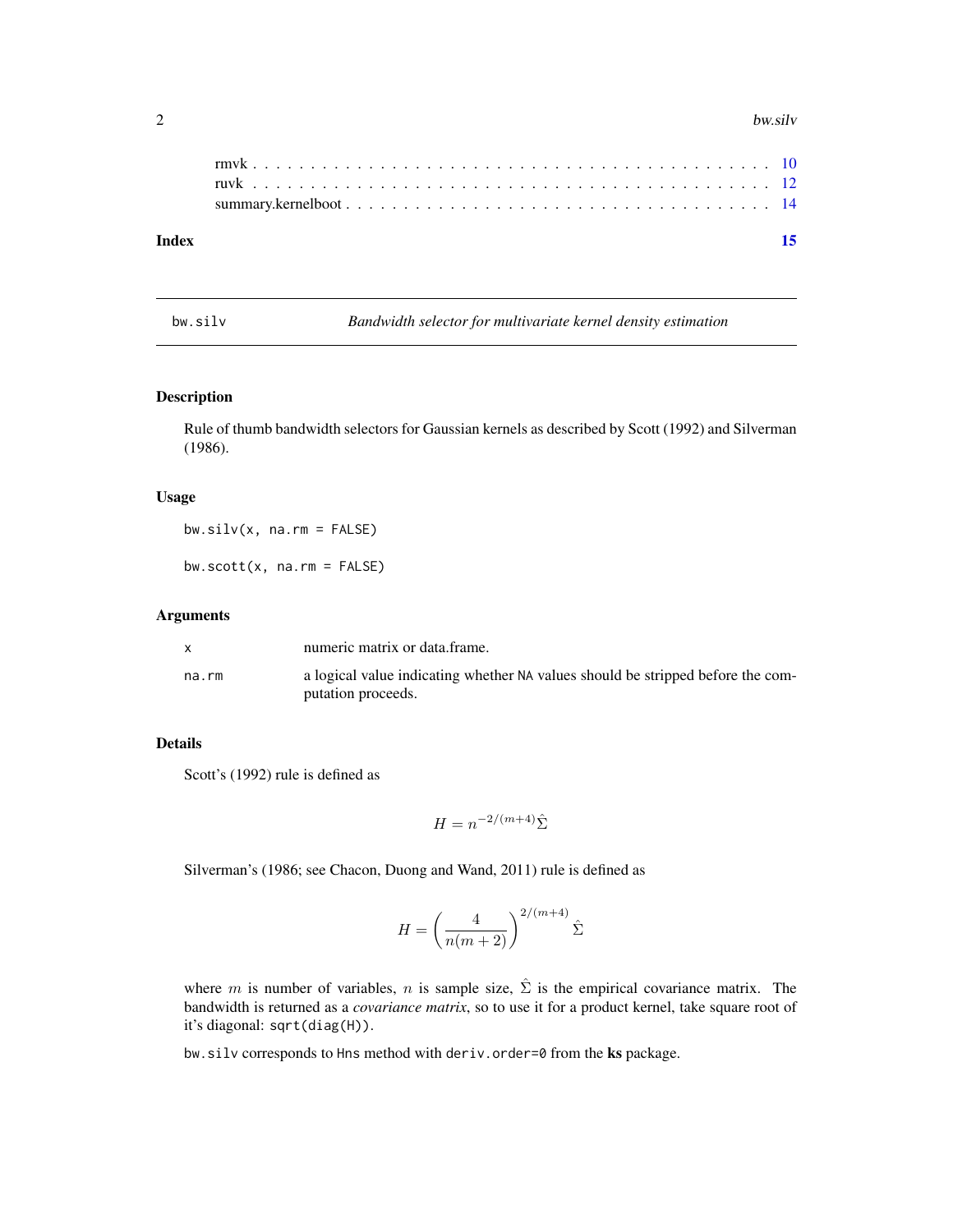#### <span id="page-2-0"></span>kernelboot 3

#### References

Silverman, B.W. (1986). Density estimation for statistics and data analysis. Chapman and Hall/CRC.

Wand, M.P. and Jones, M.C. (1995). Kernel smoothing. Chapman and Hall/CRC.

Scott, D.W. (1992). Multivariate density estimation: theory, practice, and visualization. John Wiley & Sons.

Chacon J.E., Duong, T. and Wand, M.P. (2011). Asymptotics for general multivariate kernel density derivative estimators. Statistica Sinica, 21, 807-840.

Epanechnikov, V.A. (1969). Non-parametric estimation of a multivariate probability density. Theory of Probability & Its Applications, 14(1): 153-158.

#### See Also

[bandwidth](#page-0-0)

<span id="page-2-1"></span>kernelboot *Smoothed bootstrap*

#### Description

Smoothed bootstrap is an extension of standard bootstrap using kernel densities.

#### Usage

```
kernelboot(
  data,
  statistic,
 R = 500L,
 bw = "default",
 kernel = c("multivariate", "gaussian", "epanechnikov", "rectangular", "triangular",
    "biweight", "cosine", "optcosine", "none"),
 weights = NULL,adjust = 1,
  shrinked = TRUE,
  ignore = NULL,
 parallel = FALSE,
 workers = 1L
)
```
#### Arguments

| data      | vector, matrix, or data frame. For non-numeric values standard bootstrap is ap-<br>plied (see below).           |
|-----------|-----------------------------------------------------------------------------------------------------------------|
| statistic | a function that is applied to the data. The first argument of the function will<br>always be the original data. |
| R         | the number of bootstrap replicates.                                                                             |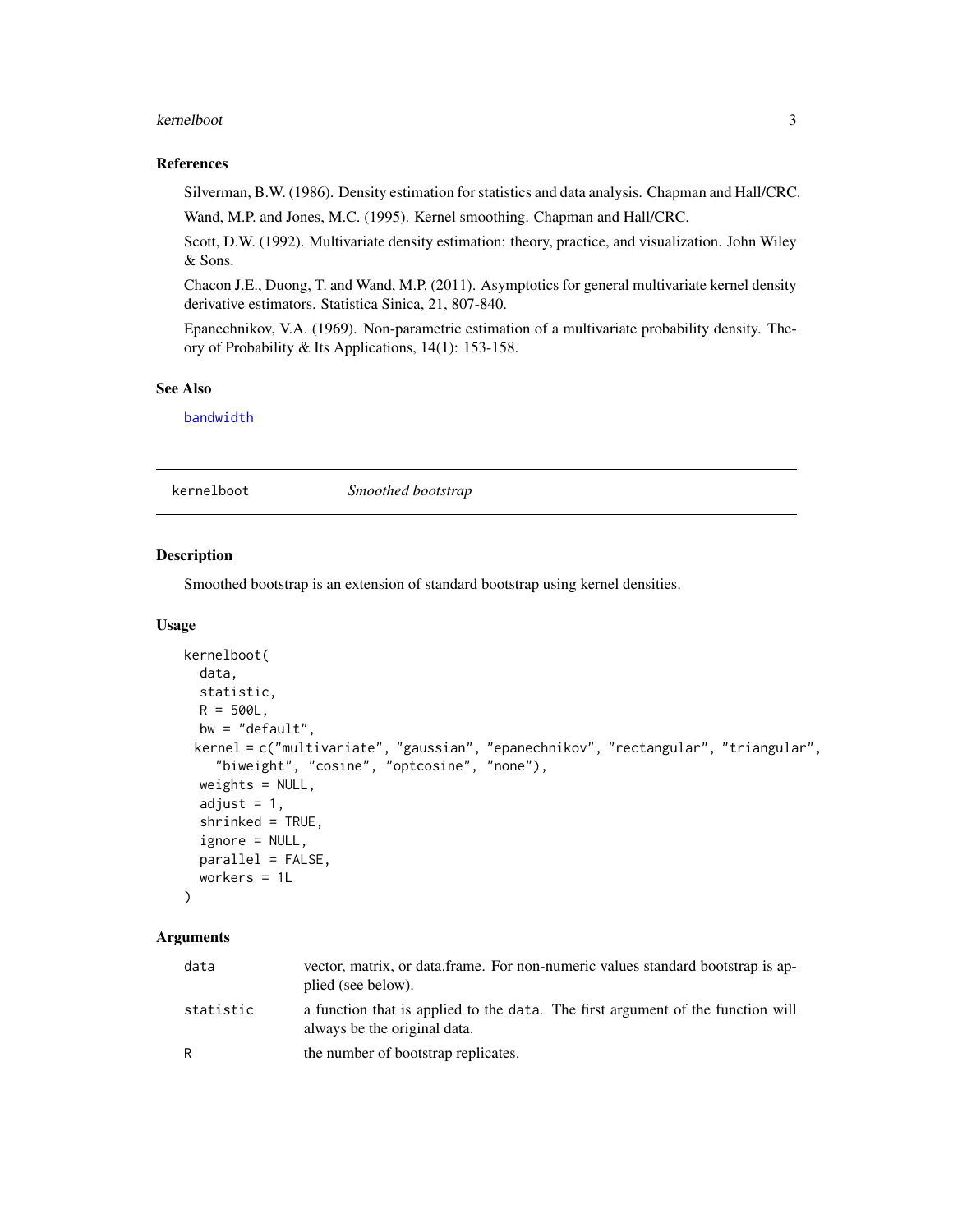<span id="page-3-0"></span>

| bw       | the smoothing bandwidth to be used (see density). The kernels are scaled<br>such that this is the standard deviation, or covariance matrix of the smoothing<br>kernel. By default bw.nrd0 is used for univariate data, and bw.silv is used<br>for multivariate data. When using kernel = "multivariate" this parameter<br>should be a <i>covariance matrix</i> of the smoothing kernel.                                                                                              |
|----------|--------------------------------------------------------------------------------------------------------------------------------------------------------------------------------------------------------------------------------------------------------------------------------------------------------------------------------------------------------------------------------------------------------------------------------------------------------------------------------------|
| kernel   | a character string giving the smoothing kernel to be used. This must partially<br>match one of "multivariate", "gaussian", "rectangular", "triangular", "epanech-<br>nikov", "biweight", "cosine", "optcosine", or "none" with default "multivariate",<br>and may be abbreviated. Using kernel = "multivariate" forces multivariate<br>Gaussian kernel (or univariate Gaussian for univariate data). Using kernel =<br>"none" forces using standard bootstrap (no kernel smoothing). |
| weights  | vector of importance weights. It should have as many elements as there are<br>observations in data. It defaults to uniform weights.                                                                                                                                                                                                                                                                                                                                                  |
| adjust   | scalar; the bandwidth used is actually adjust*bw. This makes it easy to specify<br>values like 'half the default' bandwidth.                                                                                                                                                                                                                                                                                                                                                         |
| shrinked | logical; if TRUE random generation algorithm preserves means and variances of<br>the variables. This parameter is ignored for "multivariate" kernel.                                                                                                                                                                                                                                                                                                                                 |
| ignore   | vector of names of columns to be ignored during the smoothing phase of boot-<br>strap procedure (their values are not altered using random noise).                                                                                                                                                                                                                                                                                                                                   |
| parallel | if TRUE, parallel computing is used (see future_lapply). Warning: using par-<br>allel computing does not necessary have to lead to improved performance.                                                                                                                                                                                                                                                                                                                             |
| workers  | the number of workers used for parallel computing (see multiprocess).                                                                                                                                                                                                                                                                                                                                                                                                                |

#### Details

*Smoothed bootstrap* is an extension of standard bootstrap procedure, where instead of drawing samples with replacement from the empirical distribution, they are drawn from kernel density estimate of the distribution.

For smoothed bootstrap, points (in univariate case), or rows (in multivariate case), are drawn with replacement, to obtain samples of size  $n$  from the initial dataset of size  $n$ , as with standard bootstrap. Next, random noise from kernel density  $K$  is added to each of the drawn values. The procedure is repeated  $R$  times and statistic is evaluated on each of the samples.

The noise is added *only* to the numeric columns, while non-numeric columns (e.g. character, factor, logical) are not altered. What follows, to the non-numeric columns and columns listed in ignore parameter standard bootstrap procedure is applied.

#### Univariate kernel densities

Univariate kernel density estimator is defined as

$$
\hat{f}_h(x) = \sum_{i=1}^n w_i K_h(x - y_i)
$$

where w is a vector of weights such that all  $w_i \geq 0$  and  $\sum_i w_i = 1$  (by default uniform  $1/n$ weights are used),  $K_h = K(x/h)/h$  is kernel K parametrized by bandwidth h and y is a vector of data points used for estimating the kernel density.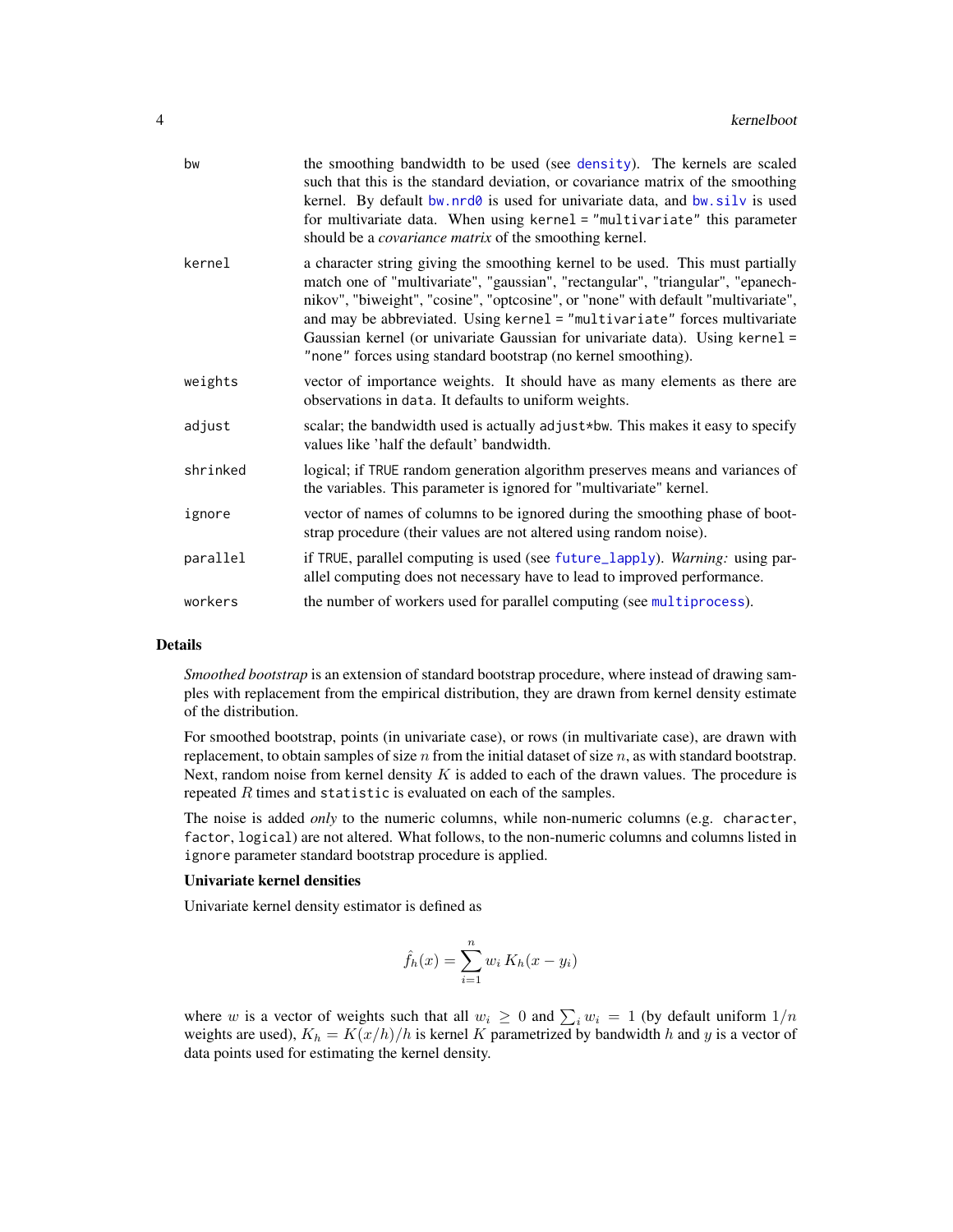#### <span id="page-4-0"></span>kernelboot 5

To draw samples from univariate kernel density, the following procedure can be applied (Silverman, 1986):

*Step 1* Sample *i* uniformly with replacement from  $1, \ldots, n$ .

*Step 2* Generate  $\varepsilon$  to have probability density  $K$ .

*Step 3* Set  $x = y_i + h\varepsilon$ .

If samples are required to have the same variance as data (i.e. shrinked = TRUE), then *Step 3* is modified as following:

Step 3' 
$$
x = \bar{y} + (y_i - \bar{y} + h\varepsilon)/(1 + h^2 \sigma_K^2 / \sigma_Y^2)^{1/2}
$$

where  $\sigma_K^2$  is variance of the kernel (fixed to 1 for kernels used in this package).

When shrinkage described in *Step 3'* is applied, the smoothed bootstrap density function changes it's form to

$$
\hat{f}_{h,b}(x) = (1+r)\ \hat{f}_h(x+r(x-\bar{y}))
$$

where  $r = (1 + h^2 \sigma_K^2 / \sigma_y^2)^{1/2} - 1$ .

This package offers the following univariate kernels:

*Gaussian* <sup>√</sup> 1  $\frac{1}{2\pi}e^{-u^2/2}$  $Rectangular \frac{1}{2} \mathbf{1}_{(|u| \leq 1)}$ *Triangular*  $(1 - |u|) \mathbf{1}_{(|u| \leq 1)}$ *Epanchenikov*  $\frac{3}{4}(1-u^2)\prod_{n=1}^{\infty}$ *Biweight*  $\frac{15}{16}(1-u^2)^2 \mathbf{1}_{(|u| \le 1)}$ *Cosine*  $\frac{1}{2} (1 + \cos(\pi u)) \mathbf{1}_{\{|u| \le 1\}}$ *Optcosine*  $\frac{\pi}{4} \cos \left( \frac{\pi}{2} u \right) \mathbf{1}_{(|u| \leq 1)}$ 

All the kernels are re-scalled so that their standard deviations are equal to 1, so that bandwidth parameter controls their standard deviations.

Random generation from Epanchenikov kernel is done using algorithm described by Devroye (1986). For optcosine kernel inverse transform sampling is used. For biweight kernel random values are drawn from  $Beta(3, 3)$  distribution and  $Beta(3.3575, 3.3575)$  distribution serves as a close approximation of cosine kernel. Random generation for triangular kernel is done by taking difference of two i.i.d. uniform random variates. To sample from rectangular and Gaussian kernels standard random generation algorithms are used (see [runif](#page-0-0) and [rnorm](#page-0-0)).

#### Product kernel densities

Univariate kernels may easily be extended to multiple dimensions by using product kernel

$$
\hat{f}_H(\mathbf{x}) = \sum_{i=1}^n w_i \prod_{j=1}^m K_{h_j}(x_i - y_{ij})
$$

where w is a vector of weights such that all  $w_i \ge 0$  and  $\sum_i w_i = 1$  (by default uniform  $1/n$  weights are used), and  $K_{h_j}$  are univariate kernels K parametrized by bandwidth  $h_j$ , where  $y$  is a matrix of data points used for estimating the kernel density.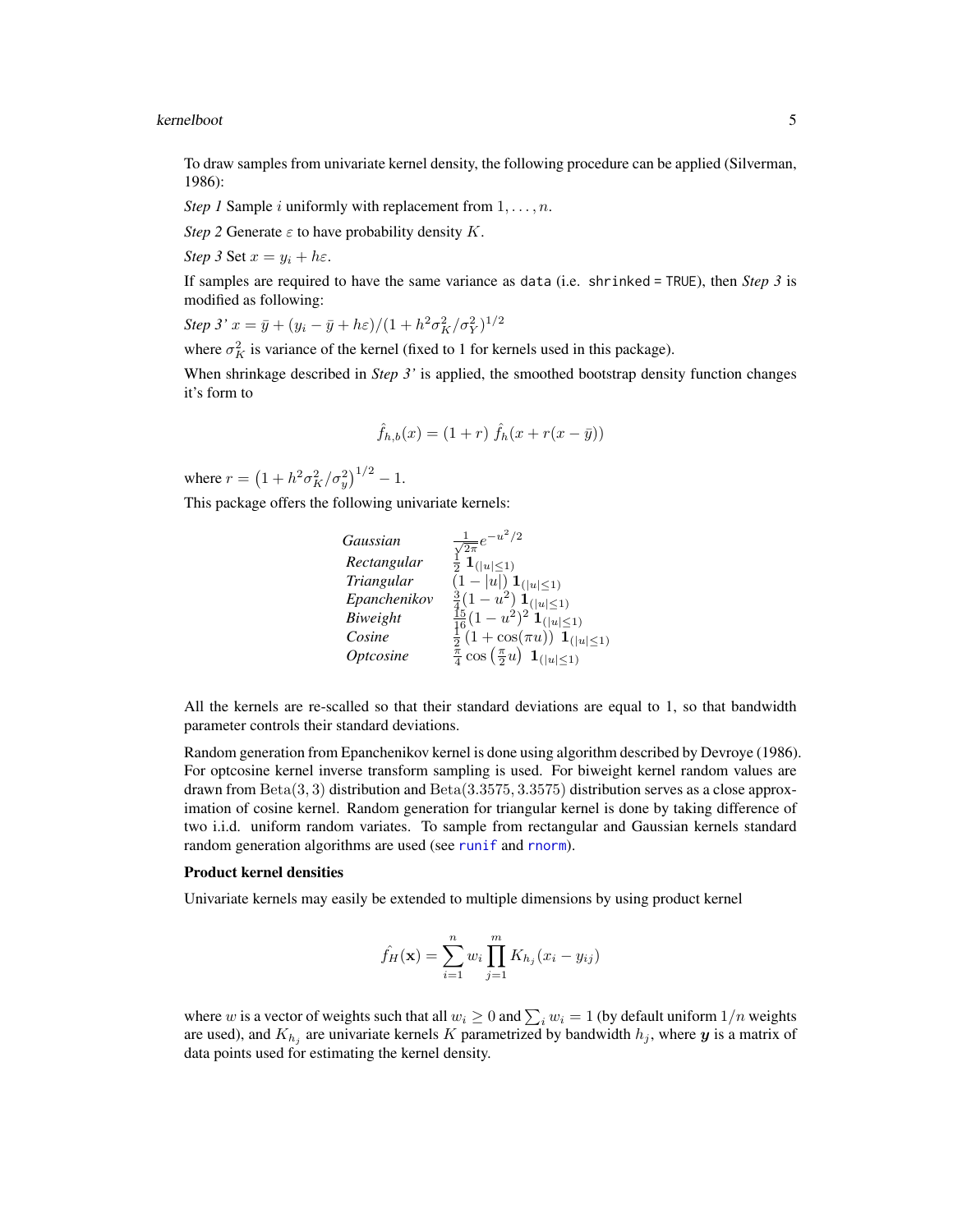<span id="page-5-0"></span>Random generation from product kernel is done by drawing with replacement rows of  $y$ , and then adding to the sampled values random noise from univariate kernels  $K$ , parametrized by corresponding bandwidth parameters  $h_i$ .

#### Multivariate kernel densities

Multivariate kernel density estimator may also be defined in terms of multivariate kernels  $K_H$  (e.g. multivariate normal distribution, as in this package)

$$
\hat{f}_H(\mathbf{x}) = \sum_{i=1}^n w_i K_H(\mathbf{x} - \mathbf{y}_i)
$$

where w is a vector of weights such that all  $w_i \ge 0$  and  $\sum_i w_i = 1$  (by default uniform  $1/n$  weights are used),  $K_H$  is kernel K parametrized by bandwidth matrix H and y is a matrix of data points used for estimating the kernel density.

*Notice:* When using multivariate normal (Gaussian) distribution as a kernel K, the bandwidth parameter H is a *covariance matrix* as compared to standard deviations used in univariate and product kernels.

Random generation from multivariate kernel is done by drawing with replacement rows of  $y$ , and then adding to the sampled values random noise from multivariate normal distribution centered at the data points and parametrized by corresponding bandwidth matrix  $H$ . For further details see [rmvg](#page-7-1).

#### References

Silverman, B. W. (1986). Density estimation for statistics and data analysis. Chapman and Hall/CRC.

Scott, D. W. (1992). Multivariate density estimation: theory, practice, and visualization. John Wiley & Sons.

Efron, B. (1981). Nonparametric estimates of standard error: the jackknife, the bootstrap and other methods. Biometrika, 589-599.

Hall, P., DiCiccio, T.J. and Romano, J.P. (1989). On smoothing and the bootstrap. The Annals of Statistics, 692-704.

Silverman, B.W. and Young, G.A. (1987). The bootstrap: To smooth or not to smooth? Biometrika, 469-479.

Scott, D.W. (1992). Multivariate density estimation: theory, practice, and visualization. John Wiley & Sons.

Wang, S. (1995). Optimizing the smoothed bootstrap. Annals of the Institute of Statistical Mathematics, 47(1), 65-80.

Young, G.A. (1990). Alternative smoothed bootstraps. Journal of the Royal Statistical Society. Series B (Methodological), 477-484.

De Angelis, D. and Young, G.A. (1992). Smoothing the bootstrap. International Statistical Review/Revue Internationale de Statistique, 45-56.

Polansky, A.M. and Schucany, W. (1997). Kernel smoothing to improve bootstrap confidence intervals. Journal of the Royal Statistical Society: Series B (Statistical Methodology), 59(4), 821-838.

Devroye, L. (1986). Non-uniform random variate generation. New York: Springer-Verlag.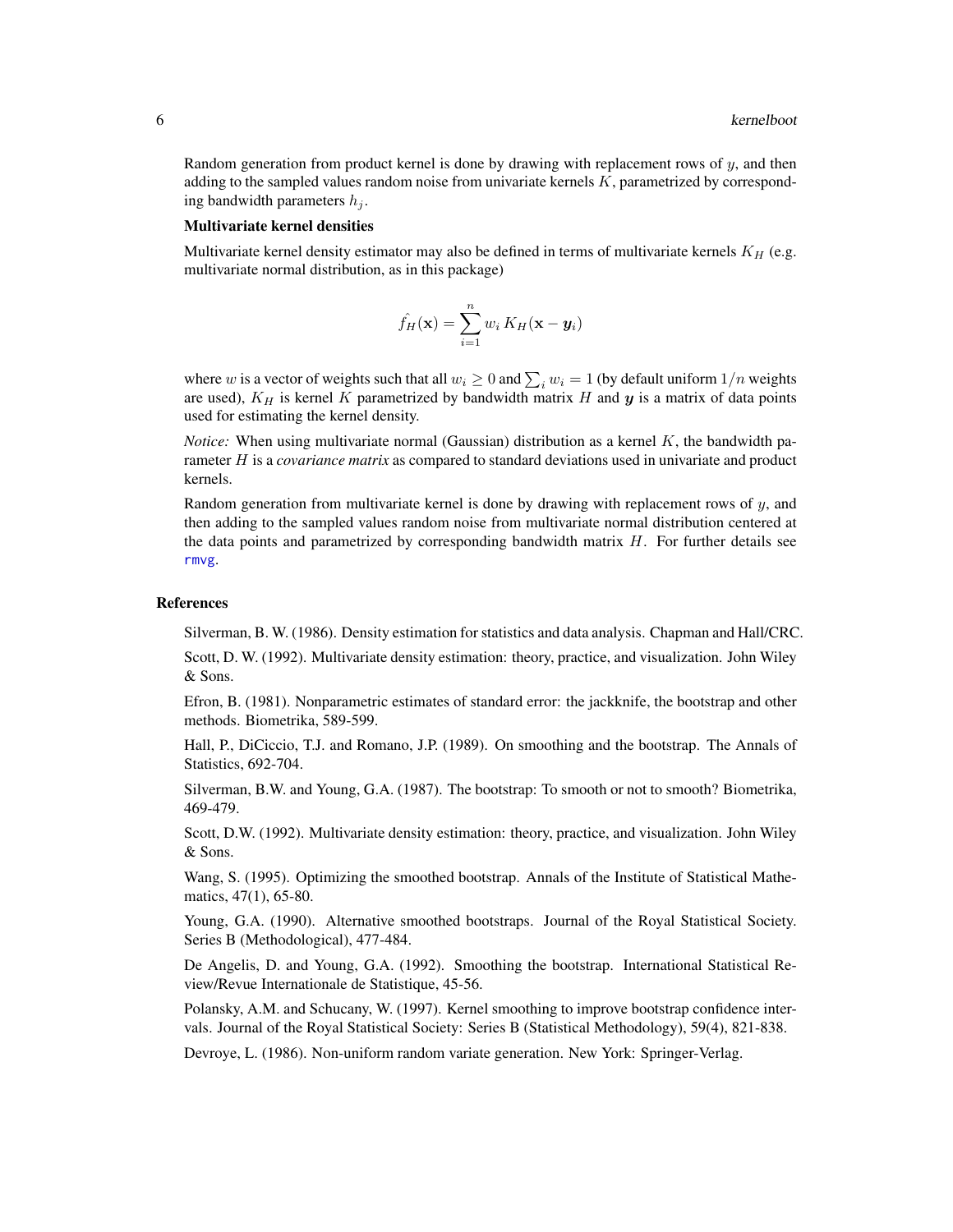#### <span id="page-6-0"></span>kernelboot 7

Parzen, E. (1962). On estimation of a probability density function and mode. The annals of mathematical statistics, 33(3), 1065-1076.

Silverman, B.W. and Young, G.A. (1987). The bootstrap: To smooth or not to smooth? Biometrika, 469-479.

Jones, M.C. (1991). On correcting for variance inflation in kernel density estimation. Computational Statistics & Data Analysis, 11, 3-15.

#### See Also

[bw.silv](#page-1-1), [density](#page-0-0), [bandwidth](#page-0-0), [kernelboot-class](#page-7-2)

#### Examples

```
set.seed(1)
# smooth bootstrap of parameters of linear regression
b1 <- kernelboot(mtcars, function(data) coef(lm(mpg \sim drat + wt, data = data)), R = 250)
b1
summary(b1)
b2 <- kernelboot(mtcars, function(data) coef(lm(mpg ~ drat + wt, data = data)), R = 250,
                 kernel = "epanechnikov")
b2
summary(b2)
# smooth bootstrap of parameters of linear regression
# smoothing phase is not applied to "am" and "cyl" variables
b3 <- kernelboot(mtcars, function(data) coef(lm(mpg ~ drat + wt + am + cyl, data = data)), R = 250,
                 ignore = c("am", "cyl"))b3
summary(b3)
# standard bootstrap (without kernel smoothing)
b4 \le - kernelboot(mtcars, function(data) coef(lm(mpg \sim drat + wt + am + cyl, data = data)), R = 250,
                 ignore = colnames(mtcars))
b4
summary(b4)
# smooth bootstrap for median of univariate data
b5 <- kernelboot(mtcars$mpg, function(data) median(data) , R = 250)
b5
summary(b5)
```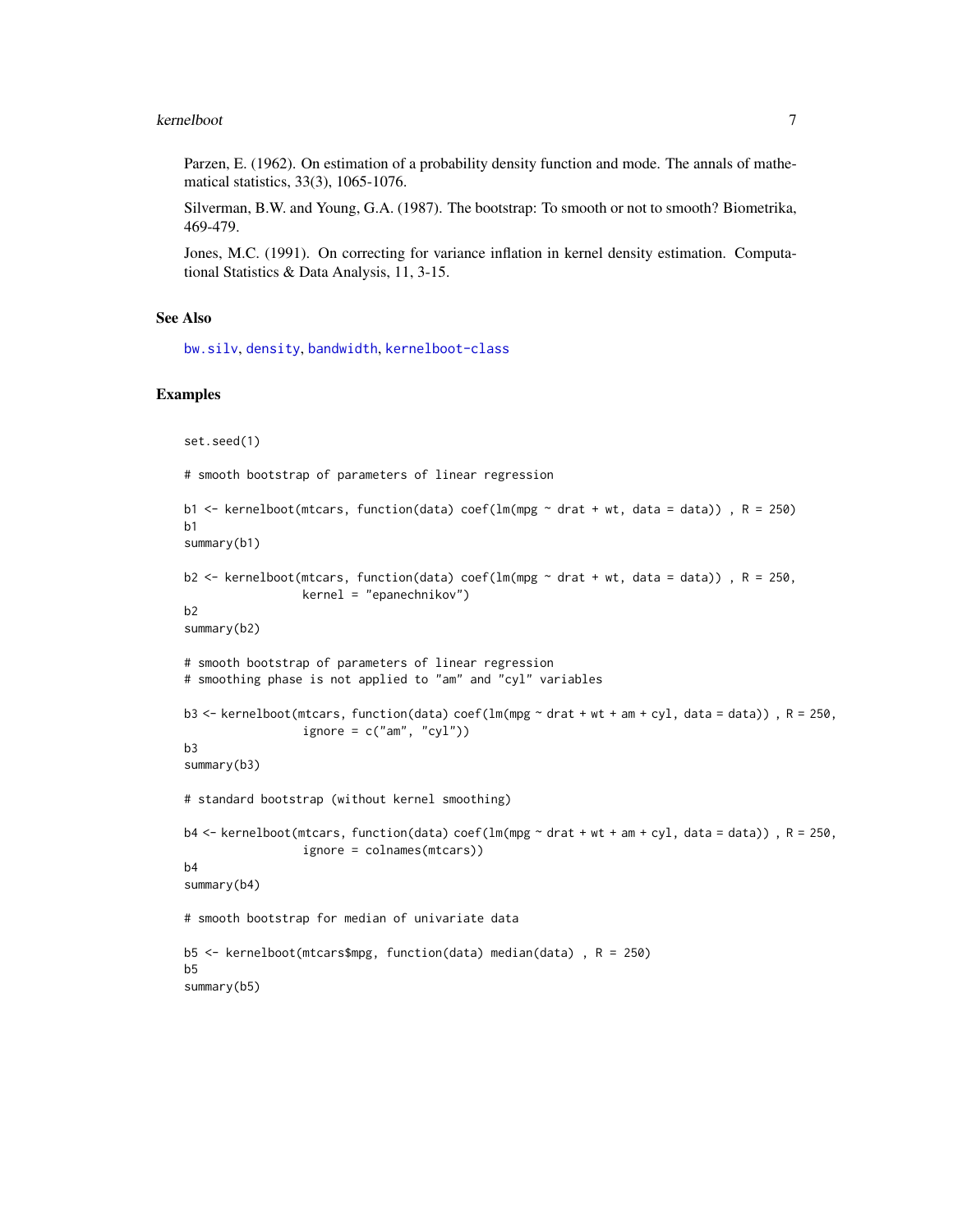<span id="page-7-2"></span><span id="page-7-0"></span>kernelboot-class *'kernelboot' class object*

#### Description

'kernelboot' class object

#### Details

Object of class "kernelboot", is a list with components including

| orig.stat    | estimates from statistic on the original data,                                                                   |
|--------------|------------------------------------------------------------------------------------------------------------------|
| boot.samples | samples drawn,                                                                                                   |
| call         | function call.                                                                                                   |
| statistic    | actual statistic function that was used,                                                                         |
| orig.data    | original data used for bootstrapping,                                                                            |
| variables    | used variables: it is NULL for univariate data and for multivariate data it contains two lists of smoothed and i |
| type         | type of kernel density that was used ("univariate", "product", "multivariate"),                                  |
| param        | list of parameters that were used.                                                                               |

param section contains:

| R           | number of bootstrap iterations,                                                                                 |
|-------------|-----------------------------------------------------------------------------------------------------------------|
| bw          | the bandwidth that was used,                                                                                    |
| weights     | vector of the weights that were applied,                                                                        |
| kernel      | name of the kernel that was used ("multivariate", "gaussian", "epanechnikov", "rectangular", "triangular", "biv |
| shrinked    | value of the shrinked parameter,                                                                                |
| parallel    | indicates if parallel computation was used.                                                                     |
| random.seed | random seed used to initialize the random number generator (see . Random. seed).                                |

#### See Also

[kernelboot](#page-2-1)

<span id="page-7-1"></span>

| rmvg | Random generation from multivariate Gaussian kernel density |  |  |  |  |
|------|-------------------------------------------------------------|--|--|--|--|
|------|-------------------------------------------------------------|--|--|--|--|

#### Description

Random generation from multivariate Gaussian kernel density

#### Usage

rmvg(n, y, bw = bw.silv(y), weights = NULL, adjust = 1)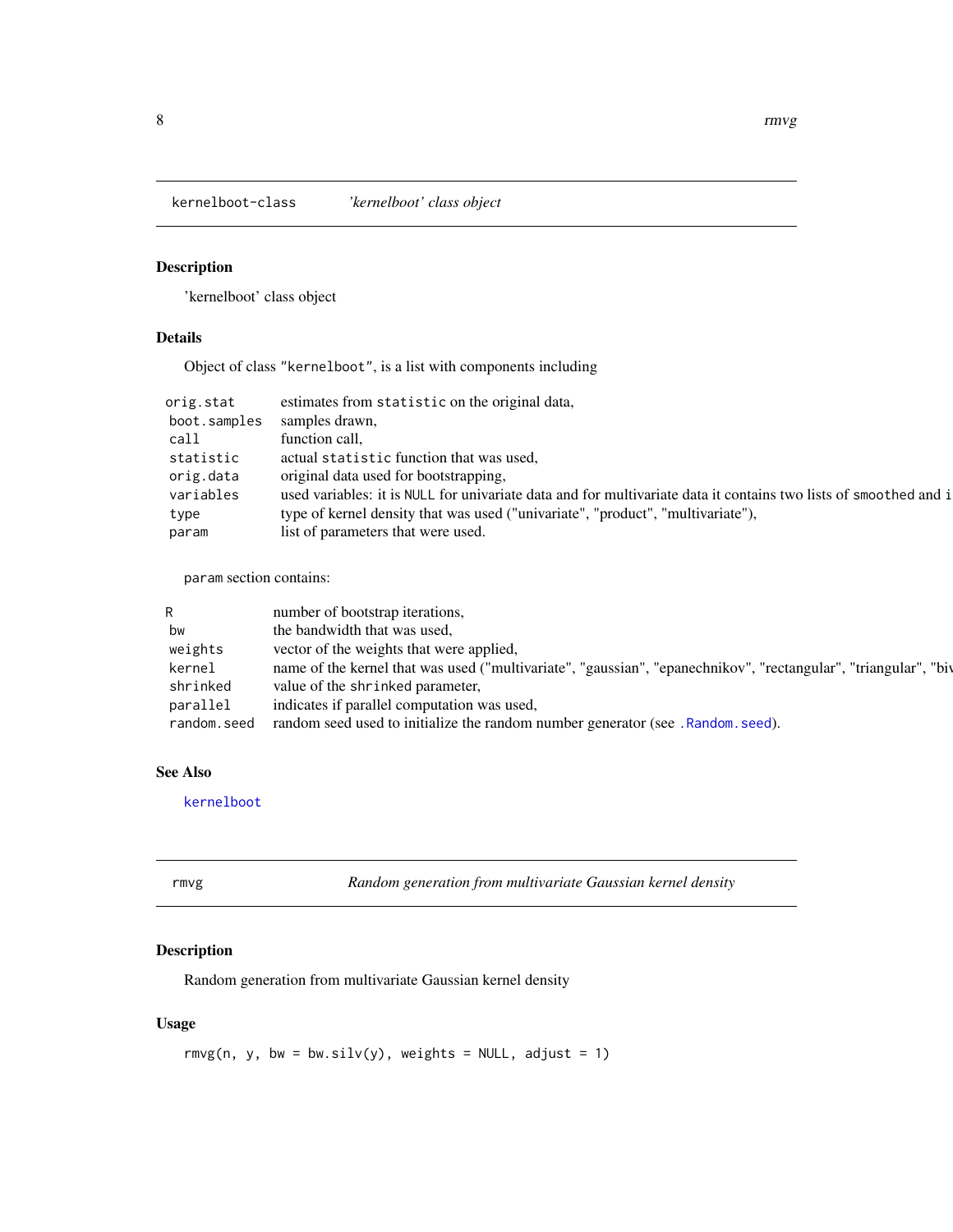#### <span id="page-8-0"></span>rmvg terms of the state of the state of the state of the state of the state of the state of the state of the state of the state of the state of the state of the state of the state of the state of the state of the state of

#### Arguments

| n       | number of observations. If length(n) $> 1$ , the length is taken to be the number<br>required.                                                                                                                                                                                                                                                           |
|---------|----------------------------------------------------------------------------------------------------------------------------------------------------------------------------------------------------------------------------------------------------------------------------------------------------------------------------------------------------------|
| у       | numeric matrix or data frame.                                                                                                                                                                                                                                                                                                                            |
| bw      | numeric matrix with number of rows and columns equal to ncol(y); the smooth-<br>ing bandwidth to be used. This is the <i>covariance matrix</i> of the smoothing kernel.<br>If provided as a single value, the same bandwidth is used for each variable. If<br>provided as a single value, or as a vector, variables are considered as uncorre-<br>lated. |
| weights | numeric vector of length equal to $nrow(y)$ ; must be non-negative.                                                                                                                                                                                                                                                                                      |
| adjust  | scalar; the bandwidth used is actually adjust*bw. This makes it easy to specify<br>values like 'half the default' bandwidth.                                                                                                                                                                                                                             |

#### Details

Multivariate kernel density estimator with multivariate Gaussian (normal) kernels  $K_H$  is defined as

$$
\hat{f}_H(\mathbf{x}) = \sum_{i=1}^n w_i K_H (\mathbf{x} - \mathbf{y}_i)
$$

where w is a vector of weights such that all  $w_i \ge 0$  and  $\sum_i w_i = 1$  (by default uniform  $1/n$  weights are used),  $K_H$  is kernel K parametrized by bandwidth matrix H and  $y$  is a matrix of data points used for estimating the kernel density.

Random generation from multivariate normal distribution is possible by taking

$$
x = A'z + \mu
$$

where z is a vector of m i.i.d. standard normal deviates,  $\mu$  is a vector of means and A is a  $m \times m$ matrix such that  $A'A = \Sigma(A)$  is a Cholesky factor of  $\Sigma$ ). In the case of multivariate Gaussian kernel density,  $\mu$ , is the *i*-th row of y, where *i* is drawn randomly with replacement with probability proportional to  $w_i$ , and  $\Sigma$  is the bandwidth matrix H.

For functions estimating kernel densities please check KernSmooth, ks, or other packages reviewed by Deng and Wickham (2011).

#### References

Deng, H. and Wickham, H. (2011). Density estimation in R. [http://vita.had.co.nz/papers/](http://vita.had.co.nz/papers/density-estimation.pdf) [density-estimation.pdf](http://vita.had.co.nz/papers/density-estimation.pdf)

#### See Also

[kernelboot](#page-2-1)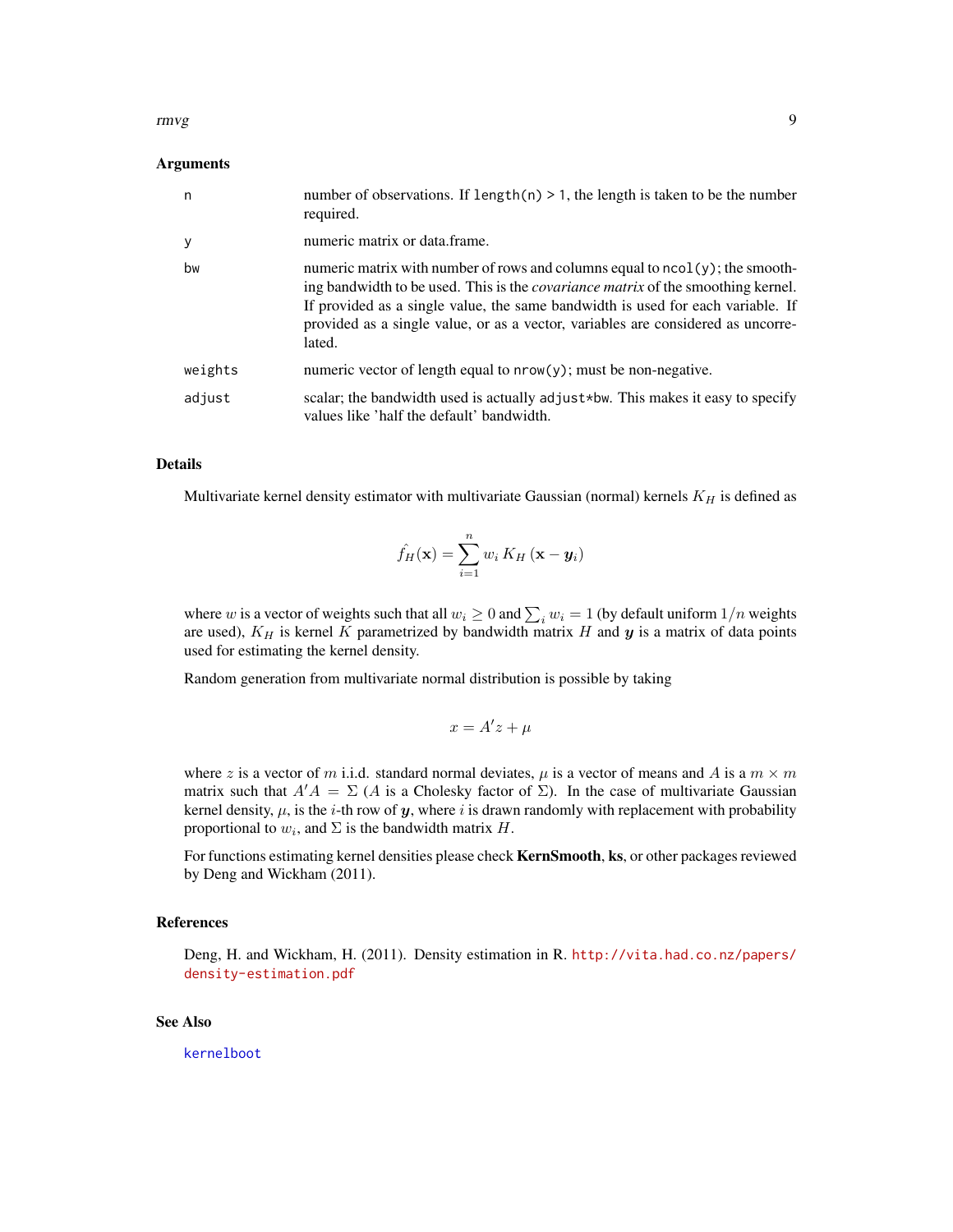#### Examples

```
set.seed(1)
dat \leq mtcars[, c(1,3)]
bw <- bw.silv(dat)
X \leq -r \text{mvg}(5000, \text{dat}, \text{bw} = \text{bw})if (requireNamespace("ks", quietly = TRUE)) {
   pal <- colorRampPalette(c("chartreuse4", "yellow", "orange", "brown"))
   col \le pal(10)[cut(ks::kde(dat, H = bw, eval.points = X)$estimate, breaks = 10)]
   plot(X, col = col, pch = 19, axes = FALSE,main = "Multivariate Gaussian Kernel")
   points(dat, pch = 2, col = "blue")axis(1); axis(2)
} else {
   plot(X, pch = 16, axes = FALSE, col = "#458B004D",main = "Multivariate Gaussian Kernel")
   points(dat, pch = 2, col = "red", lwd = 2)axis(1); axis(2)
}
```
#### rmvk *Random generation from product kernel density*

#### Description

Random generation from product kernel density

#### Usage

```
rmvk(
 n,
 y,
 bw = sqrt(diag(bw.silv(y))),
 kernel = c("gaussian", "epanechnikov", "rectangular", "triangular", "biweight",
    "cosine", "optcosine"),
 weights = NULL,
 adjust = 1,
  shrinked = FALSE
)
```
<span id="page-9-0"></span>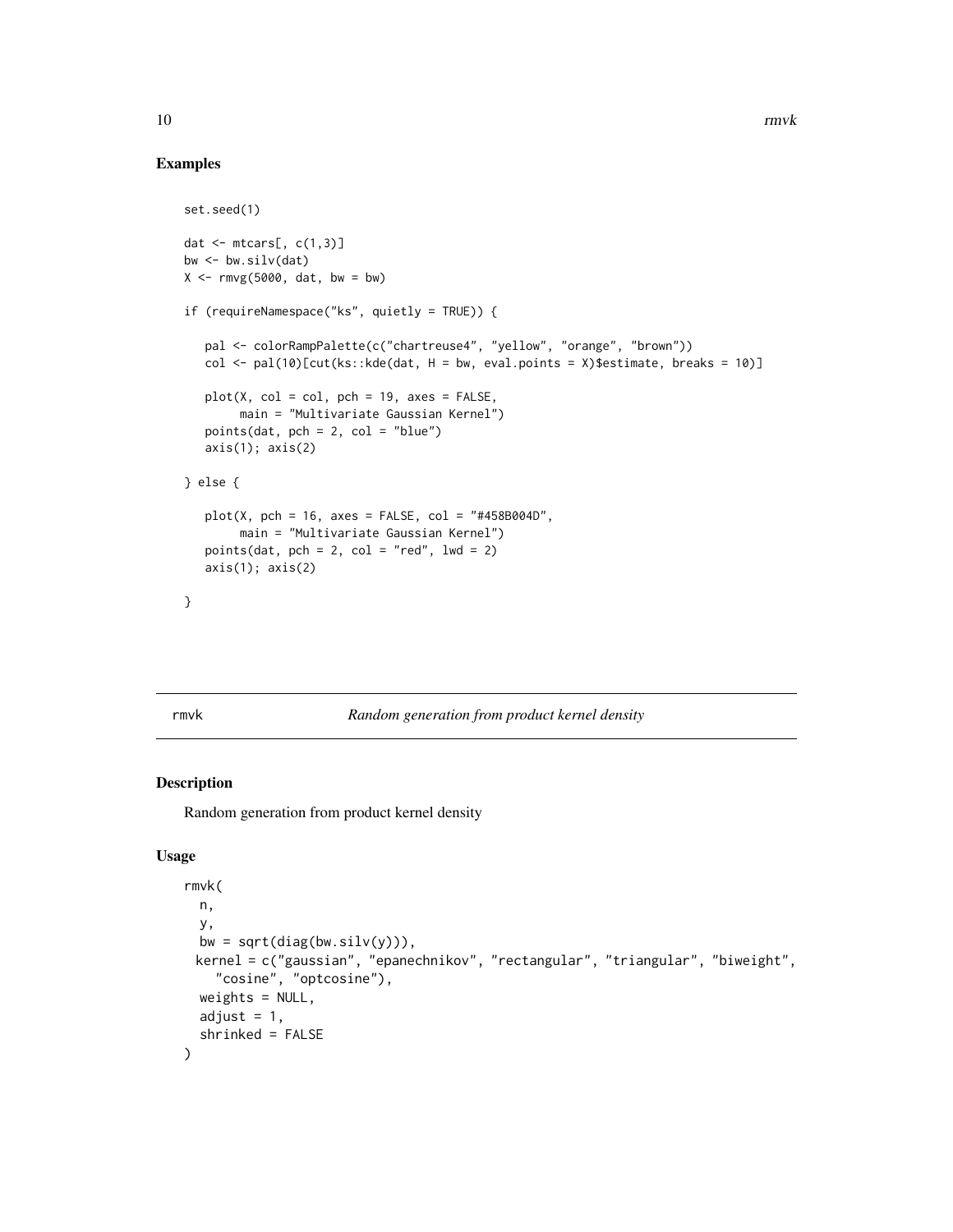#### <span id="page-10-0"></span>rmvk 11

#### Arguments

| n        | number of observations. If length(n) $> 1$ , the length is taken to be the number<br>required.                                                                                                                                                                                            |
|----------|-------------------------------------------------------------------------------------------------------------------------------------------------------------------------------------------------------------------------------------------------------------------------------------------|
| У        | numeric matrix or data frame.                                                                                                                                                                                                                                                             |
| bw       | numeric vector of length equal to ncol(y); the smoothing bandwidth to be used.<br>The kernels are scaled such that this is the standard deviation of the smoothing<br>kernel (see density for details). If provided as a single value, the same band-<br>width is used for each variable. |
| kernel   | a character string giving the smoothing kernel to be used. This must partially<br>match one of "gaussian", "rectangular", "triangular", "epanechnikov", "biweight",<br>"cosine" or "optcosine", with default "gaussian", and may be abbreviated.                                          |
| weights  | numeric vector of length equal to $nrow(y)$ ; must be non-negative.                                                                                                                                                                                                                       |
| adjust   | scalar; the bandwidth used is actually adjust*bw. This makes it easy to specify<br>values like 'half the default' bandwidth.                                                                                                                                                              |
| shrinked | if TRUE random generation algorithm preserves mean and variances of the indi-<br>vidual variables (see ruvk). Shrinking is applied to each of the variables indi-<br>vidually.                                                                                                            |

#### Details

Product kernel density is defined in terms of independent univariate kernels

$$
\hat{f}_H(\mathbf{x}) = \sum_{i=1}^n w_i \prod_{j=1}^m K_{h_j}(x_i - y_{ij})
$$

where w is a vector of weights such that all  $w_i \ge 0$  and  $\sum_i w_i = 1$  (by default uniform  $1/n$  weights are used),  $K_{h_j}$  is univariate kernel K parametrized by bandwidth  $h_j$ , where y is a matrix of data points used for estimating the kernel density.

For functions estimating kernel densities please check KernSmooth, ks, or other packages reviewed by Deng and Wickham (2011).

For random generation the algorithm described in [kernelboot](#page-2-1) is used. When using shrinked = TRUE, random noise is drawn from independent, shrinked univariate kernels.

#### References

Deng, H. and Wickham, H. (2011). Density estimation in R. [http://vita.had.co.nz/papers/](http://vita.had.co.nz/papers/density-estimation.pdf) [density-estimation.pdf](http://vita.had.co.nz/papers/density-estimation.pdf)

#### See Also

[kernelboot](#page-2-1)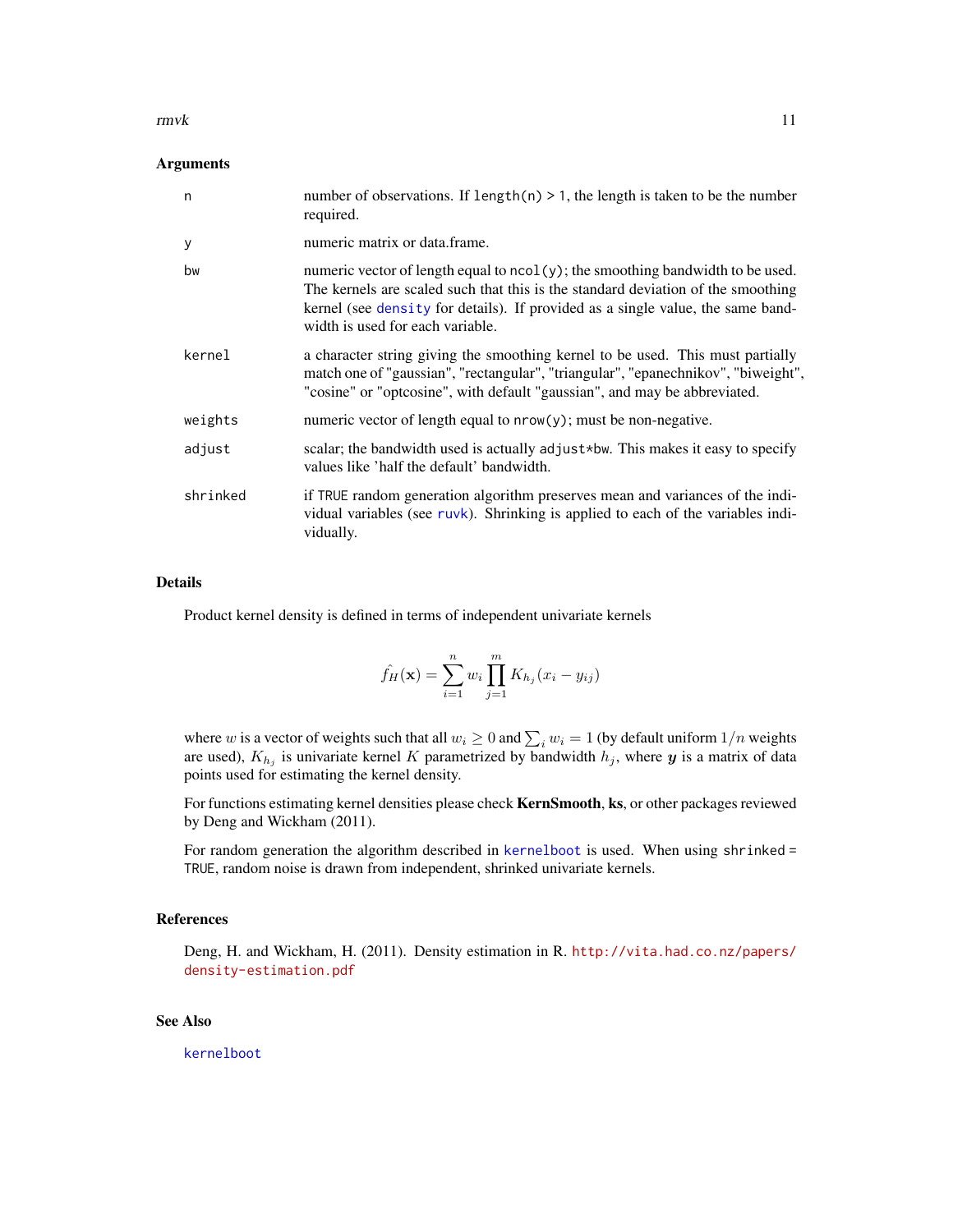#### Examples

```
dat <- mtcars[, c("mpg", "disp")]
partmp <- par(mfrow = c(1, 2), mar = c(3, 3, 3, 3))
plot(rmvk(5000, dat, shrinked = FALSE), col = "#458B004D", pch = 16,xlim = c(0, 45), ylim = c(-200, 800),main = "Product kernel", axes = FALSE)
points(dat, pch = 2, lwd = 2, col = "red")axis(1); axis(2)plot(rmvk(5000, dat, shrinked = TRUE), col = "#458B004D", pch = 16,xlim = c(0, 45), ylim = c(-200, 800),main = "Product kernel (shrinked)", axes = FALSE)
points(dat, pch = 2, lwd = 2, col = "red")axis(1); axis(2)par(partmp)
cov(dat)
cov(rmvk(5000, dat, shrinked = FALSE))
cov(rmvk(5000, dat, shrinked = TRUE))
```
<span id="page-11-1"></span>

#### **Random generation from univariate kernel density**

#### Description

Random generation from univariate kernel density

#### Usage

```
ruvk(
 n,
  y,
 bw = bw.nrd\Theta(y),
 kernel = c("gaussian", "epanechnikov", "rectangular", "triangular", "biweight",
    "cosine", "optcosine"),
 weights = NULL,
  adjust = 1,
  shrinked = FALSE
\lambda
```
#### Arguments

n number of observations. If length $(n) > 1$ , the length is taken to be the number required.

<span id="page-11-0"></span>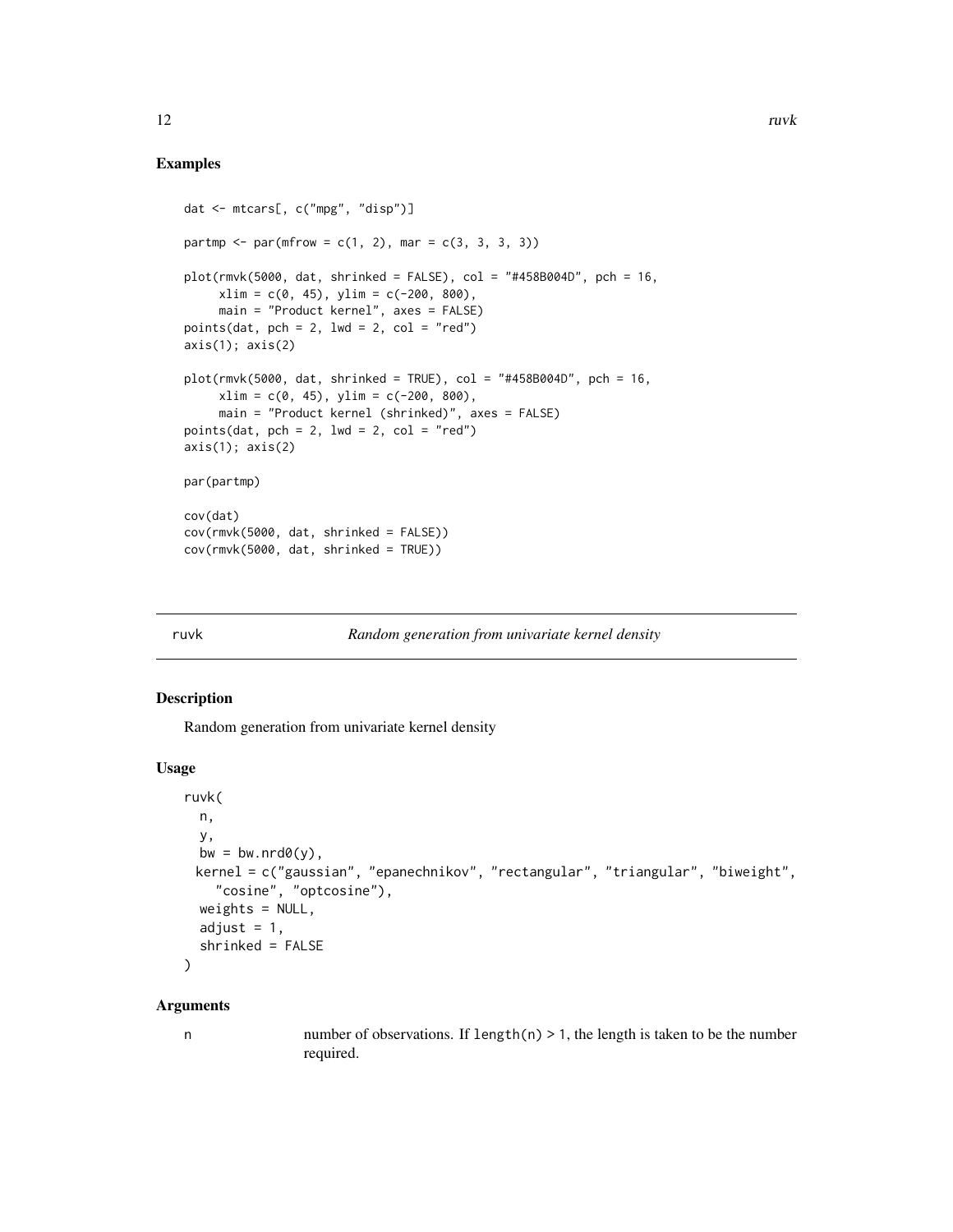<span id="page-12-0"></span>

| y        | numeric vector.                                                                                                                                                                                                                                  |
|----------|--------------------------------------------------------------------------------------------------------------------------------------------------------------------------------------------------------------------------------------------------|
| bw       | the smoothing bandwidth to be used. The kernels are scaled such that this is the<br>standard deviation of the smoothing kernel (see density for details).                                                                                        |
| kernel   | a character string giving the smoothing kernel to be used. This must partially<br>match one of "gaussian", "rectangular", "triangular", "epanechnikov", "biweight",<br>"cosine" or "optcosine", with default "gaussian", and may be abbreviated. |
| weights  | numeric vector of length equal to $length(y)$ ; must be non-negative.                                                                                                                                                                            |
| adjust   | scalar; the bandwidth used is actually adjust*bw. This makes it easy to specify<br>values like 'half the default' bandwidth.                                                                                                                     |
| shrinked | if TRUE random generation algorithm preserves mean and variance of the original<br>sample.                                                                                                                                                       |

#### Details

Univariate kernel density estimator is defined as

$$
\hat{f}_h(x) = \sum_{i=1}^n w_i K_h(x - y_i)
$$

where w is a vector of weights such that all  $w_i \geq 0$  and  $\sum_i w_i = 1$  (by default uniform  $1/n$ weights are used),  $K_h = K(x/h)/h$  is kernel K parametrized by bandwidth h and y is a vector of data points used for estimating the kernel density.

For estimating kernel densities use the [density](#page-0-0) function.

The random generation algorithm is described in the documentation of [kernelboot](#page-2-1) function.

#### References

Deng, H. and Wickham, H. (2011). Density estimation in R. [http://vita.had.co.nz/papers/](http://vita.had.co.nz/papers/density-estimation.pdf) [density-estimation.pdf](http://vita.had.co.nz/papers/density-estimation.pdf)

#### See Also

[kernelboot](#page-2-1), [density](#page-0-0)

#### Examples

```
# ruvk() produces samples from kernel densities as estimated using
# density() function from base R
hist(ruvk(1e5, mtcars$mpg), 100, freq = FALSE, xlim = c(5, 40))
lines(density(mtcars$mpg, bw = bw.nrd0(mtcars$mpg)), col = "red")
# when using 'shrinked = TRUE', the samples differ from density() estimates
# since they are shrinked to have the same variance as the underlying data
hist(ruvk(1e5, mtcars$mpg, shrinked = TRUE), 100, freq = FALSE, xlim = c(5, 40))
lines(density(mtcars$mpg, bw = bw.nrd0(mtcars$mpg)), col = "red")
```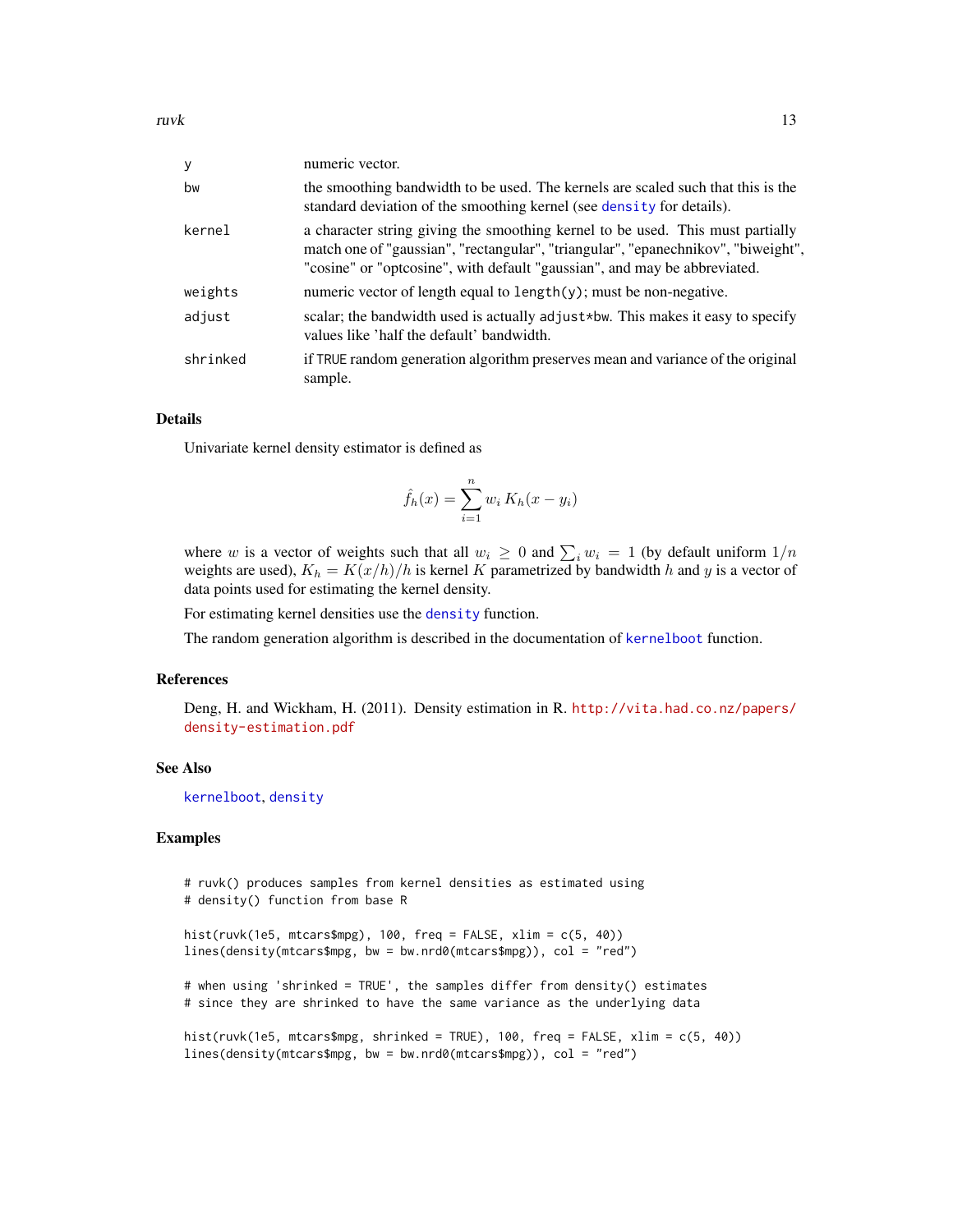```
# Comparison of different univariate kernels under standard parametrization
```

```
kernels <- c("gaussian", "epanechnikov", "rectangular", "triangular",
             "biweight", "cosine", "optcosine")
partmp <- par(mfrow = c(2, 4), mar = c(3, 3, 3, 3))
for (k in kernels) {
  hist(ruvk(1e5, \theta, 1, kernel = k), 25, freq = FALSE, main = k)
 lines(density(0, 1, kernet = k), col = "red")}
par(partmp)
```
summary.kernelboot *Summarize the result of kernelboot*

#### Description

Summarize the result of kernelboot

#### Usage

```
## S3 method for class 'kernelboot'
summary(object, probs = c(0.025, 0.5, 0.975), ..., na.rm = FALSE)
```
#### Arguments

| object | kernelboot class object.                                                                              |
|--------|-------------------------------------------------------------------------------------------------------|
| probs  | quantiles returned by summary (see quantile).                                                         |
| .      | further arguments passed to or from other methods.                                                    |
| na.rm  | a logical value indicating whether NA values should be stripped before the com-<br>putation proceeds. |